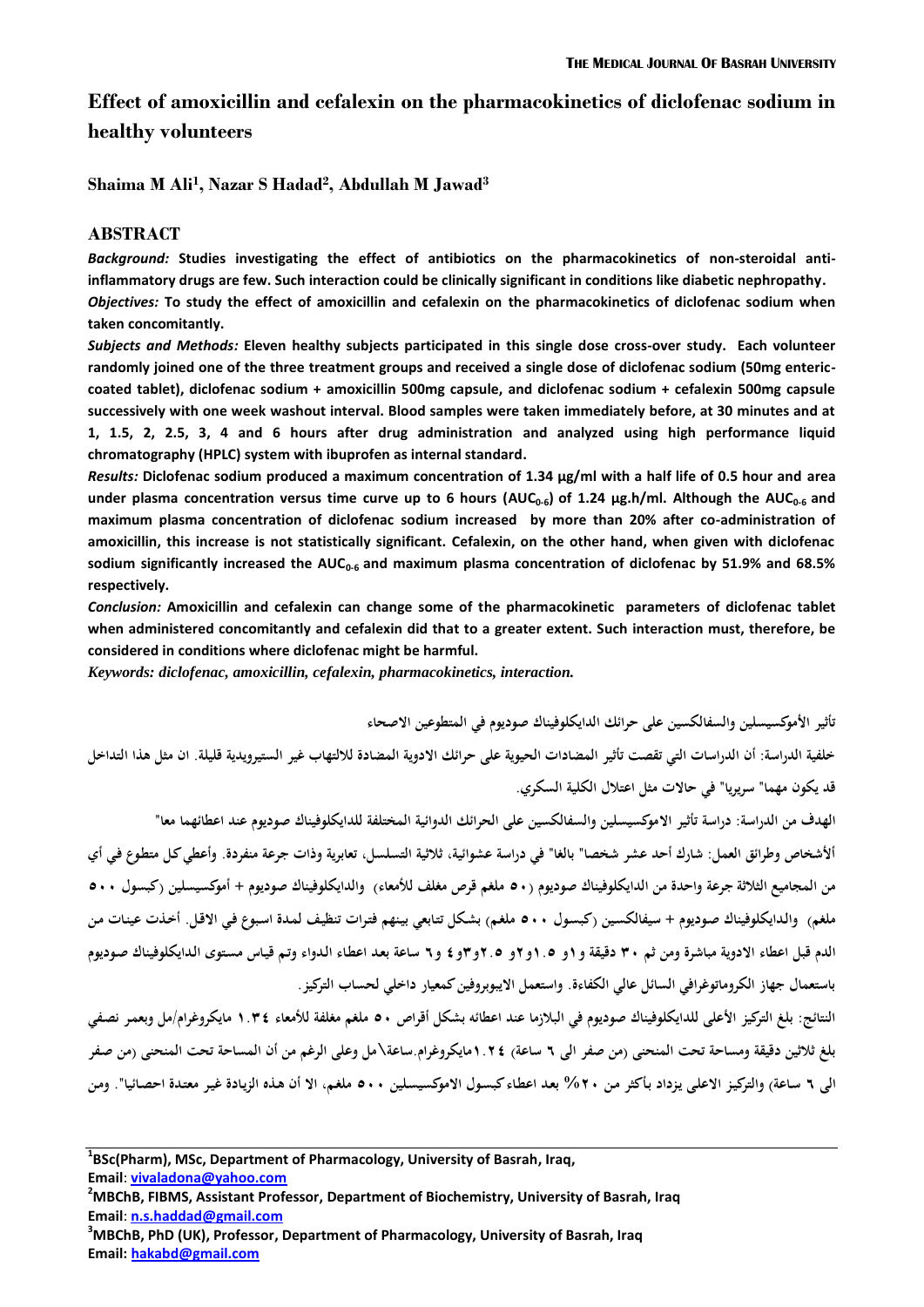**جاصب اخلر، عنلد اعطلاء السيفالكسلين ملع اللدايكلوفيناك صلوديوم زادت المسلاحة تحلت المنحنلى والتركيلز األعللى فلي البالزملا بشلكل معتلد احصلائيا" وبنسبة %51.5 و%6..5 على التوالي. االستنتاج: ان االموكسيسلين والسفالكسين يمكن أن يغيرا بعض الحرائك الدوائية ألقراص الدايكلوفيناك 55 ملغم المغلفة لألمعاء عند أخذهما معا". وكان للسيفالكسين التأثير االكبر، لذا يجب أن ينتبه الى هذا التداخل في الحاالت التي يمكن للدايكلوفيناك صوديوم أن يكون مضرا". الكلمات المفتاحية: دايكلوفيناك، أموكسيسلين، سفالكسين، حرائك االدوية، التداخل الدوائي**

### **INTRODUCTION**

rug interactions were reported to involve 16.6% of hospital admissions in one UK study. [**1]** Drugs most The correction of the extent of the proof of hospital admissions<br>
in one UK study.<sup>[1]</sup> Drugs most<br>
commonly implicated in causing these admissions involved low dose aspirin, diuretics, warfarin, and non-steroidal anti-inflammatory drugs (NSAIDs) other than aspirin, and the most common reaction being gastrointestinal bleeding. Antibiotics and NSAIDs are commonly prescribed together. NSAIDs have been found to modify the pharmacokinetics of antibiotics through different mechanisms. Diclofenac was found to decrease plasma concentration of amoxicillin in human and animals. **[2-4]** On the other hand, diclofenac increased the concentration of cephalosporins in the rabbit.**[5,6]** Aspirin and ibuprofen were also found to increase cephalosporin concentrations.**[7,8]** Other studies found no interaction between NSAIDs and antibiotics.**[9,10]** The subject of antibiotics affecting the kinetics of NSAIDs is much less investigated. Azithromycin and enrofloxacin were found to increase or decrease diclofenac and piroxicam concentrations.**[11-13]** The present study was, therefore, conducted to investigate the effect of two commonly used oral antibiotics; amoxicillin and cefalexin, on the pharmacokinetic parameters of diclofenac sodium.

### **SUBJECTS AND METHODS**

This study was conducted at the College of Medicine, University of Basrah during the academic year 2012/2013 and its protocol was approved by the College Ethical Committee. Eleven (out of 12) adult subjects successfully completed a randomized, three-way, cross-over study. All were considered healthy based on medical history, physical examination, and routine laboratory investigations. Their mean ± SD of body mass index (BMI) was 22.53±2.38, age  $22.73 \pm 3.44$  years, weight  $62.18 \pm 10.38$  kg and height was 165.73±8.33 cm. All subjects gave their written informed consent to participate in the study. Subjects were 5 males and 6 females, non-smokers and without a history of alcohol or drug abuse. They did not take any other concomitant medications (including herbal remedies) for one week before as well as during the study. Patients with history of drug allergy, any associated disease and repeated drug use and those with any contraindication to the use of NSAIDs had been excluded. Each volunteer randomly joined one of the three treatment groups and received a single dose of diclofenac sodium (50mg entericcoated tablet), diclofenac sodium + amoxicillin 500mg capsule, and diclofenac sodium + cefalexin 500mg capsule successively, in a cross-over design, with one week washout interval in between. Drugs were administered with 150 ml water starting from 08.00 h after an overnight fast. Intake of light food was delayed for 3 h after drug administration. Peripheral venous blood samples were taken immediately before, at 30 minutes and at 1, 1.5, 2, 2.5, 3, 4 and 6 hours after drug administration. During each session, blood samples were collected in EDTA tubes and immediately centrifuged. Plasma was separated and frozen at −15°C until further analysis.

#### **Determination of diclofenac sodium**

Diclofenac sodium and ibuprofen pure powders were kindly supplied by SDI, Samara, Iraq. In a 10 ml test tube, 50 µl of internal standard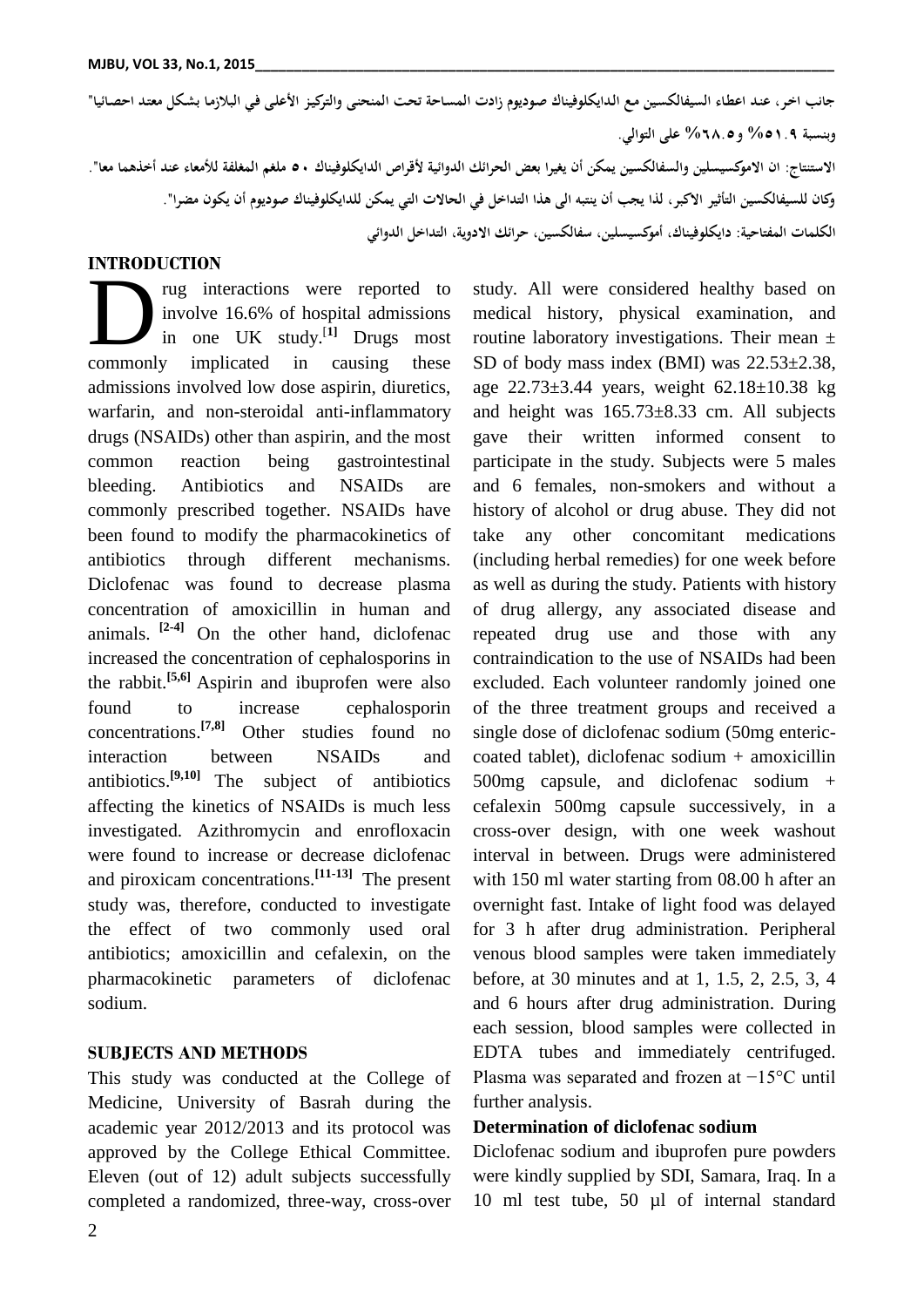solution (containing ibuprofen 2.5 µg) were added to 0.5ml of plasma. Acidification with 1 ml of 1M orthophosphoric acid was followed by extraction with 5ml of a mixture of hexane and isopropyl alcohol (90:10); then centrifugation, recovery of 3 ml of the organic layer, evaporation to dryness and dissolution of the dry residue in 100µl of the mobile phase, immediately before injection. The apparatus was an Agilent HPLC system model 1200 (USA), with variable wavelength detector. Chromatographic separation was performed using a Zorbax Eclipse XBD- C18 column. The chromatographic parameters were: pH 3.5, temperature  $25^{\circ}$ C, flow rate 1.5 ml/min, detection wavelength 276 nm. Quantitation was achieved by measurement of the peak height ratios of the drug to the internal standard. The intraday coefficient of variation (CV) of internal standard samples was 3.3% while the inter-day coefficient of variation was 8.5%. The lowest value on the calibration curve; the lower limit of quantitation, was 0.1 µg/ml.

The method used for extraction of diclofenac from serum was similar to that described by Emami et al.<sup>[14]</sup> Differences between different parameters of each antibiotic group and that of diclofenac sodium was tested using paired t-test. A difference was considered statistically significant for p value of 0.05 and less.

## **RESULTS**

Figure-1, shows the chromatogram of blank plasma with ibuprofen 2.5 mg/ml as internal standard **(A).** and blank plasma with diclofenac sodium at a concentration of 1 µg/ml and ibuprofen **(B).** Both compounds eluted as completely resolved peaks and no peak tailing was noticed enabling the use of peak height ratio in the calculation of the calibration curve. An optimum flow rate of 1.5 ml/min for the mobile phase resulted in the retention times of 5.3 min for diclofenac sodium and 6.3 min for ibuprofen.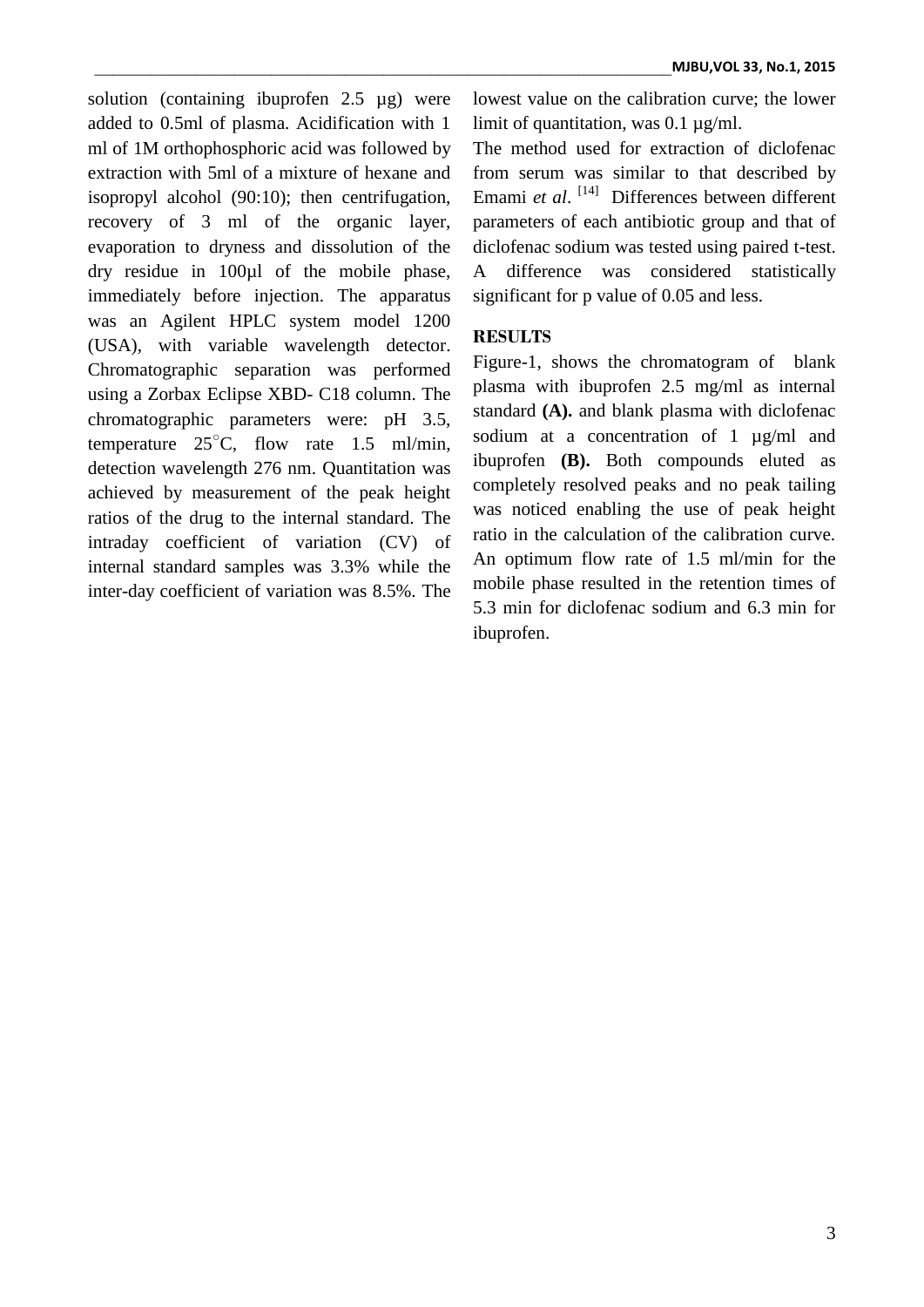

**Fig 1. The chromatogram of blank plasma with ibuprofen at a concentration of 2.5 µg/ml as internal standard (A) and diclofenac sodium at a concentration of 1µg/ml with ibuprofen (2.5 mg/ml) (B). The retention times is 5.3 minutes for diclofenac sodium and 6.3 minutes for ibuprofen.**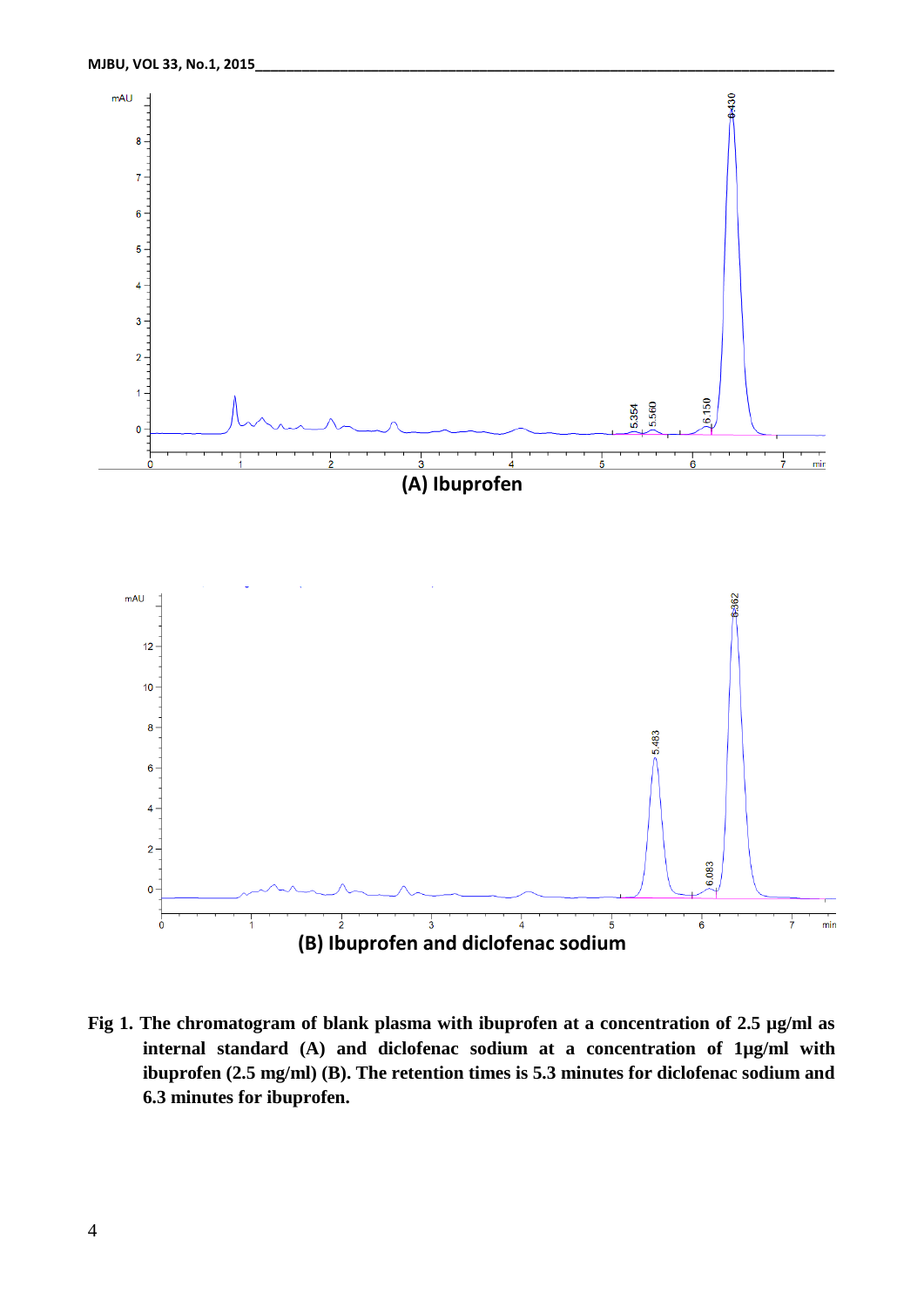Diclofenac concentrations were plotted versus their respective time points to obtain a concentration-time curve from which the principal pharmacokinetic parameters were calculated. These include the area under the curve (AUC), maximal plasma concentration (C**max**), time to achieve maximal plasma concentration, elimination half life and lag time.

**Pharmacokinetic parameters of diclofenac sodium**

The pharmacokinetic parameters of diclofenac sodium given alone as a single 50 mg entericcoated tablet to 10 healthy volunteers is described in (table-1).

| Table 1. Pharmacokinetic parameters of diclofenac sodium in 10 healthy volunteers |  |  |  |  |  |
|-----------------------------------------------------------------------------------|--|--|--|--|--|
|-----------------------------------------------------------------------------------|--|--|--|--|--|

| Parameters $(n = 10)$     | <b>Mean</b> | <b>Standard deviation</b> |  |  |  |
|---------------------------|-------------|---------------------------|--|--|--|
| $AUC0-6$ ( $\mu$ g.hr/ml) | 1.24        | 0.59                      |  |  |  |
| $C_{\text{max}}$ (µg /ml) | 1.34        | 0.67                      |  |  |  |
| $T_{max}(hr)$             | 2.25        | 1.16                      |  |  |  |
| $t_{1/2}$ (hr)            | 0.50        | 0.12                      |  |  |  |
| Lag time $(hr)$           | 1.95        | 1.07                      |  |  |  |

Concomitant administration of amoxicillin with diclofenac sodium resulted in an increase in AUC**0-6** and C**max** of diclofenac sodium by 27.4% and 22.1%; and a decrease in  $T_{\text{max}}$ ,  $t_{1/2}$  and lag

time by 24.2%, 27.8% and 24.3% respectively. However, these changes are not statistically significant except the change in half-life (Tables-2 and 4) (figure-2).

**Table 2. Pharmacokinetic parameters of diclofenac sodium when given as 50 mg entericcoated tablets alone and in combination with 500 mg amoxicillin capsule to 8 healthy volunteers**

| <b>Parameters</b><br>$(n = 8)$ | <b>Diclofenac</b><br>$Mean \pm sem$ | Diclofenac $+$<br>Amoxicillin<br>$Mean \pm sem$ | Percent change with<br>respect to diclofenac<br>alone | P value |  |
|--------------------------------|-------------------------------------|-------------------------------------------------|-------------------------------------------------------|---------|--|
| $AUC0-6$ ( $\mu$ g.hr/ml)      | $1.24 + 0.24$                       | $1.58 \pm 0.17$                                 | $+27.4%$                                              | 0.135   |  |
| $C_{\text{max}}$ µg /ml        | $1.36 \pm 0.27$                     | $1.66 \pm 0.16$                                 | $+22.1%$                                              | 0.229   |  |
| $T_{\text{max}}$ (hr)          | $2.31 \pm 0.45$                     | $1.75 \pm 0.21$                                 | $-24.2%$                                              | 0.285   |  |
| $t_{1/2}$ (hr)                 | $0.54 \pm 0.04$                     | $0.39 \pm 0.03$                                 | $-27.8%$                                              | 0.014   |  |
| Lag time $(hr)$                | $2.06 \pm 0.41$                     | $1.56 \pm 0.24$                                 | $-24.3%$                                              | 0.316   |  |

Cefalexin when given in combination with diclofenac sodium increased diclofenac sodium AUC**0-6** and C**max** by 51.9% and 68.5% respectively. This increase is statistically significant (Table-3). The changes in diclofenac sodium T**max**, t**1/2** and lag time are not statistically significant when given with cefalexin (tables 3 and 4), (figure-2).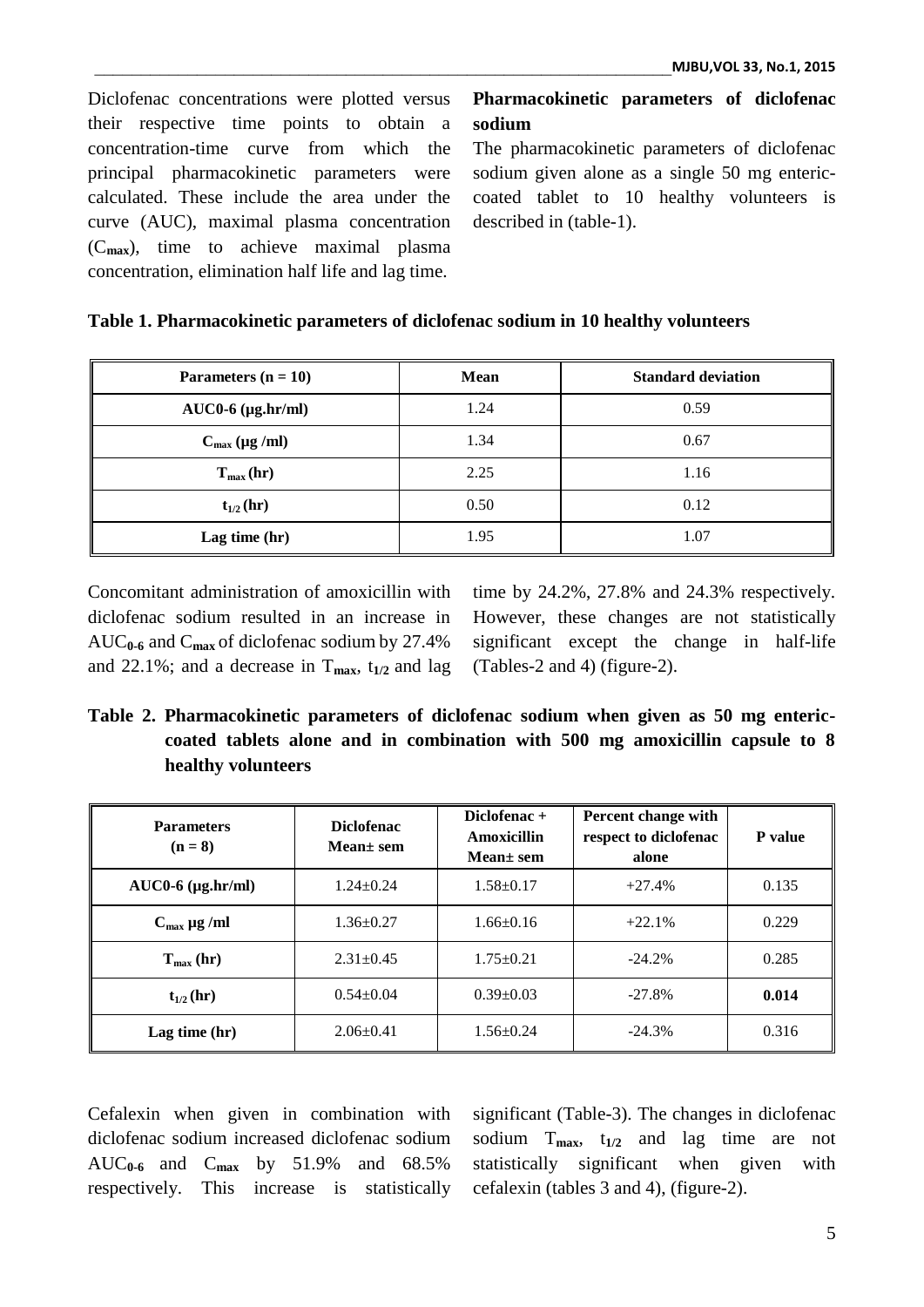|  |            |  | Table 3. Pharmacokinetic parameters of diclofenac sodium given as 50 mg enteric coated |  |  |  |  |
|--|------------|--|----------------------------------------------------------------------------------------|--|--|--|--|
|  |            |  | tablet alone and in combination with 500 mg cefalexin capsule to 7 healthy             |  |  |  |  |
|  | volunteers |  |                                                                                        |  |  |  |  |

| <b>Parameters</b><br>$N=7$       | <b>Diclofenac</b><br>Mean $\pm$ sem | <b>Diclofenac</b><br>$+cefalexin$<br>Mean $\pm$ sem | Percent change<br>with respect to<br>diclofenac | <b>Statistical</b><br>significance |  |
|----------------------------------|-------------------------------------|-----------------------------------------------------|-------------------------------------------------|------------------------------------|--|
| $AUC_{0.6} (\mu g \cdot h r/ml)$ | $1.02 \pm 0.19$                     | $1.55 \pm 0.17$                                     | $+51.9%$                                        | 0.044                              |  |
| $C_{\text{max}}$ (µg /ml)        | $1.11 \pm 0.22$                     | $1.87 \pm 0.28$                                     | $+68.5%$                                        | 0.028                              |  |
| $T_{\text{max}}$ (hr)            | $2.43 \pm 0.51$                     | $2.00 \pm 0.27$                                     | $-17.7\%$                                       | 0.407                              |  |
| $t_{1/2}$ (hr)                   | $0.52 \pm 0.05$                     | $0.47 \pm 0.05$                                     | $-9.6\%$                                        | 0.484                              |  |
| Lag time $(hr)$                  | $2.07 \pm 0.48$                     | $1.71 \pm 0.31$                                     | $-17.4%$                                        | 0.454                              |  |

# **Table 4. Qualitative assessment of the effect of amoxicillin and cefalexin on the pharmacokinetic parameters of diclofenac sodium**

| Diclofenac pharmacokinetic parameters |                                  |              |              |              |                   |                        |  |  |  |  |
|---------------------------------------|----------------------------------|--------------|--------------|--------------|-------------------|------------------------|--|--|--|--|
| of<br><b>The</b><br>type<br>change    | AUC $_{0.6}$<br>$C_{\text{max}}$ |              |              |              | $t_{\frac{1}{2}}$ |                        |  |  |  |  |
|                                       | +Amoxicillin                     | $+Cefalexin$ | +Amoxicillin | $+Cefalexin$ | +Amoxicillin      | $+Cefalexin$           |  |  |  |  |
| <b>Increase</b>                       | $6+$                             | $6+$         | $5+$         | $6+$         | $1+$              | $2+$                   |  |  |  |  |
| <b>Decrease</b>                       | $2 -$                            | $1 -$        | $3 -$        | $1 -$        | 7 -               | $4 -$                  |  |  |  |  |
| Total                                 | 8                                | 7            | 8            | 7            | 8                 | $6 +$ one no<br>change |  |  |  |  |

**Data are expressed as the number of volunteers showing an increase or a decrease in the pharmacokinetic parameters**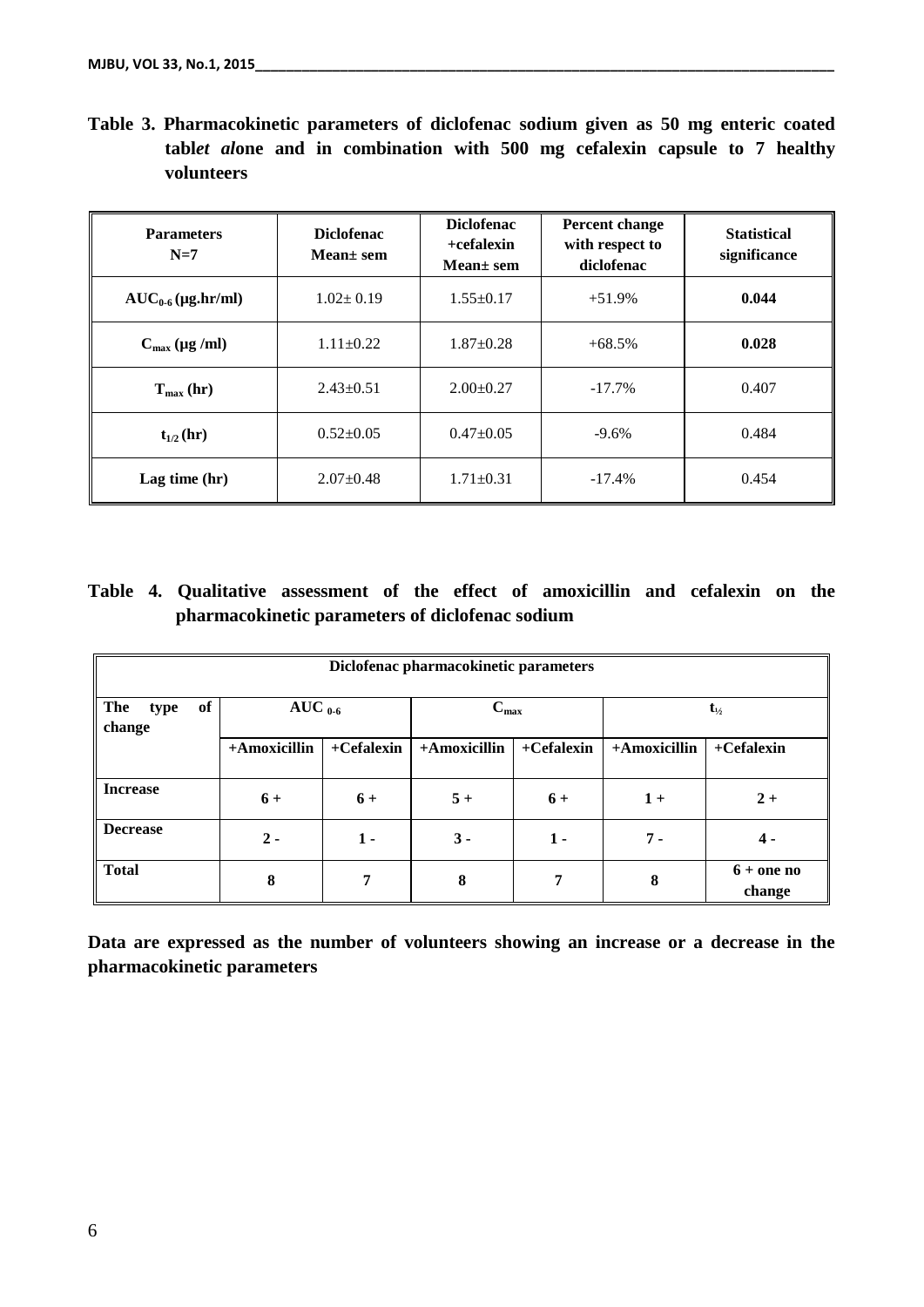



## **Fig 2. Examples of plasma concentration time-curve of diclofenac, diclofenac + amoxicillin, and diclofenac + cephalexin from two healthy volunteers**

### **DISCUSSION**

Several studies have investigated the interaction between NSAIDs and antibiotics. Most of them studied the extent to which NSAIDs can alter the pharmacokinetic parameters of the antibiotics. The results of these studies are variable depending on the type of antibiotics, type of NSAIDs and the species used for the study. Diclofenac, as an example, decreased the plasma concentration of amoxicillin in human and  $\arctan \frac{[2-4]}{4}$ **[2-4]** and increased that of cephalosporins and tetracycline in different animal species. **[5-7],[15]** Few studies investigated the effect of antibiotics on plasma concentration of NSAIDs with contradictory results. Kumar *et al* **[13]** found that enrofloxacin decreased the plasma concentration of diclofenac while Rahal  $et \text{all}^{[11]}$  showed that the same antibiotic; enrofloxacin, increased diclofenac plasma concentration. Therefore, the present study is an attempt to study the effect of two commonly used antibiotics; amoxicillin and cefalexin, on the pharmacokinetic parameters of diclofenac sodium. Changing the therapeutic level of diclofenac might have an important impact on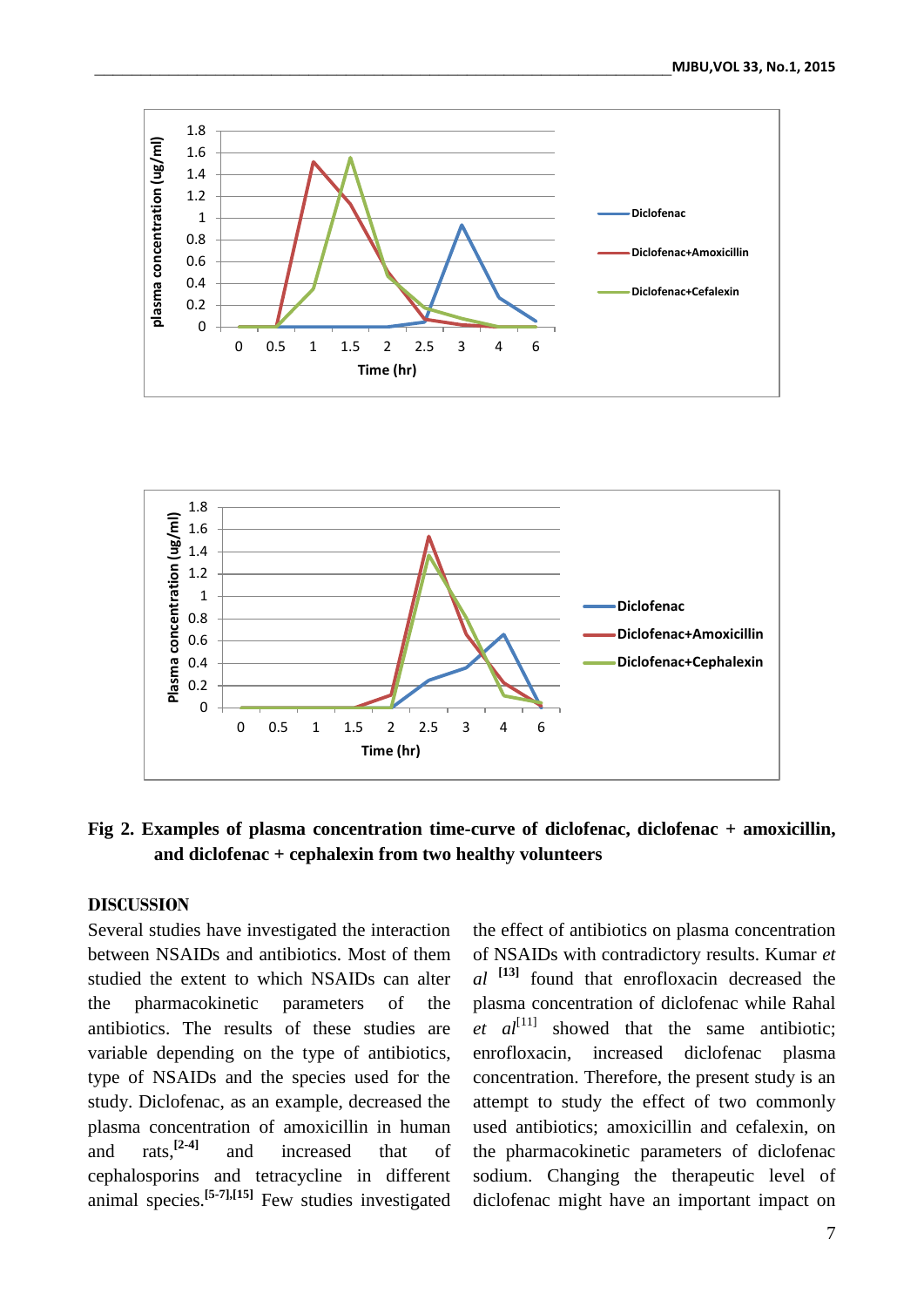the profile of its toxicity, particularly in diabetics with compromised renal function. The present study showed that both amoxicillin and cefalexin enhanced the C**max** and AUC**0-6** of diclofenac but cefalexin did that to a greater extent than amoxicillin. There are a number of speculations regarding the possible mechanism of this interaction. Such interaction could be at the level of the kidney where both drugs may compete for the same secretory mechanism in the renal tubules resulting in higher plasma concentration. **[2]** Oh and Han**[15]** found that renal clearance of tetracycline was reduced by diclofenac and naproxen. Although the protein and tissue binding of amoxicillin and cefalexin are not high, displacement of a highly protein bound drug with high tissue affinity like diclofenac, is a possibility. **[15-17]** Interaction at the level of the liver is less likely because both antibiotics are actively secreted through the kidney. However, it occurred with ceftriaxone and diclofenac in the rabbit due to increased hepatic blood flow with consequent reduced hepatic clearance. **[6]** It happened, sporadically, in some volunteers that diclofenac sodium could not be detected in the blood during the 6 hour period after ingestion of diclofenac sodium either alone or in combination with the antibiotics (a total of 3 volunteers). Those volunteers had been excluded from the final statistical analysis. Several explanations can be postulated. The volunteer might not have taken the diclofenac tablet; the absorption was delayed beyond the 6-hour-period, or the tablet that was taken might be defective. The first possibility was ruled out because one of these volunteers is directly related to this study. Malizia *et al* **[18]** found that azithromycin decreased the level of diclofenac in the first 3 hours and increased it later on. However, delayed absorption is a possibility that had not been ruled out in this study.

8 *In conclusion,* the pharmacokinetics of diclofenac could be changed by coadministration of antibiotics such as cefalexin and amoxicillin. Such interaction should be

taken in consideration in conditions where diclofenac might be harmful.

#### **REFERENCES**

- **1. Pirmohamed M, James S, Meakin S, Green C, Scott AK, Walley TJ, Farrar K, Park BK, Breckenridge AM. Adverse drug reactions as cause of admission to hospital: prospective analysis of 18820 patients. BMJ, 2004; 329:15.**
- **2. De cassia Bergamaschi C, Motta RH, Franco GC, Cogo k, Montan MF, Ambrosano GM. Effect of sodium diclofenac on the bioavailability of amoxicillin. Int J antimicrob agents 2006; 27(5): 417-22**
- **3. [Groppo FC,](http://www.ncbi.nlm.nih.gov/pubmed?term=Groppo%20FC%5BAuthor%5D&cauthor=true&cauthor_uid=14709898) [Simoes RP,](http://www.ncbi.nlm.nih.gov/pubmed?term=Sim%C3%B5es%20RP%5BAuthor%5D&cauthor=true&cauthor_uid=14709898) [Ramacciato JC,](http://www.ncbi.nlm.nih.gov/pubmed?term=Ramacciato%20JC%5BAuthor%5D&cauthor=true&cauthor_uid=14709898) [Rehder](http://www.ncbi.nlm.nih.gov/pubmed?term=Rehder%20V%5BAuthor%5D&cauthor=true&cauthor_uid=14709898)  [V,](http://www.ncbi.nlm.nih.gov/pubmed?term=Rehder%20V%5BAuthor%5D&cauthor=true&cauthor_uid=14709898) [de Andrade ED,](http://www.ncbi.nlm.nih.gov/pubmed?term=de%20Andrade%20ED%5BAuthor%5D&cauthor=true&cauthor_uid=14709898) [Mattos-Filho TR.](http://www.ncbi.nlm.nih.gov/pubmed?term=Mattos-Filho%20TR%5BAuthor%5D&cauthor=true&cauthor_uid=14709898) Effect of sodium diclofenac on serum and tissue concentration of amoxicillin and on staphylococcal infection. Biol Pharm Bull 2004; 27(1): 52-5.**
- **4. Filho TRM, Junqueira MS, Groppo FC, Rogério, Motta RHL, Perazzo FF. Effect of betamethasone and diclofenac sodium on serum and tissue concentration of amoxicillin.** *In vivo* **study in rats. J. Appl. Oral Sci. 2006;14(5):**
- **5. [Joly V,](http://www.ncbi.nlm.nih.gov/pubmed?term=Joly%20V%5BAuthor%5D&cauthor=true&cauthor_uid=3042958) [Pangon B,](http://www.ncbi.nlm.nih.gov/pubmed?term=Pangon%20B%5BAuthor%5D&cauthor=true&cauthor_uid=3042958) [Brion N,](http://www.ncbi.nlm.nih.gov/pubmed?term=Brion%20N%5BAuthor%5D&cauthor=true&cauthor_uid=3042958) [Vallois JM,](http://www.ncbi.nlm.nih.gov/pubmed?term=Vallois%20JM%5BAuthor%5D&cauthor=true&cauthor_uid=3042958) [Carbon](http://www.ncbi.nlm.nih.gov/pubmed?term=Carbon%20C%5BAuthor%5D&cauthor=true&cauthor_uid=3042958)  [C.](http://www.ncbi.nlm.nih.gov/pubmed?term=Carbon%20C%5BAuthor%5D&cauthor=true&cauthor_uid=3042958) Enhancement of the therapeutic effect of cephalosporins in experimental endocarditis by altering their pharmacokinetics with diclofenac. J Pharmacol Exp Ther 1988; 246(2):695-700.**
- **6. Merle-Melet M, Seta N, Farinotti R, Carbon C. Reduction in biliary excretion of ceftriaxone by diclofenac in rabbits. Antimicrob Agents Chemother 1989; 33(9): 1506-10**
- **7. [Tsivou E,](http://www.ncbi.nlm.nih.gov/pubmed?term=Tsivou%20E%5BAuthor%5D&cauthor=true&cauthor_uid=16250253) [Melakopoulos I,](http://www.ncbi.nlm.nih.gov/pubmed?term=Melakopoulos%20I%5BAuthor%5D&cauthor=true&cauthor_uid=16250253) [Kotsiou A,](http://www.ncbi.nlm.nih.gov/pubmed?term=Kotsiou%20A%5BAuthor%5D&cauthor=true&cauthor_uid=16250253) [Anagnostopoulou S,](http://www.ncbi.nlm.nih.gov/pubmed?term=Anagnostopoulou%20S%5BAuthor%5D&cauthor=true&cauthor_uid=16250253) [Tesseromatis C.](http://www.ncbi.nlm.nih.gov/pubmed?term=Tesseromatis%20C%5BAuthor%5D&cauthor=true&cauthor_uid=16250253) Alterations in cefalosporin levels in the serum and mandible of hyperlipaedemic rats after coadministration of ibuprofen. Eur J Drug Metab Pharmacokinet 2005: 30(3): 171-4.**
- **8. Dellamonica P, Garraffo R, Etesse-Carsenti H, Bernard E, Mondain V. Pharmacokinetic and bacteriological study of cefadroxil-salicylate and josamycin-salicylate drug regimen. Int J clin Pharmacol Res 1993; 13(1): 11-20**
- **9. Whittem T, Freeman DA, Hanlon D, Parton K. The effects on pharmacokinetics of intravenous ceftiofur sodium in dairy cattle of simultaneous intravenous acetylsalicylate (aspirin) or probenecid. J Vet pharmacol Ther 1995; 18(1): 61-7.**